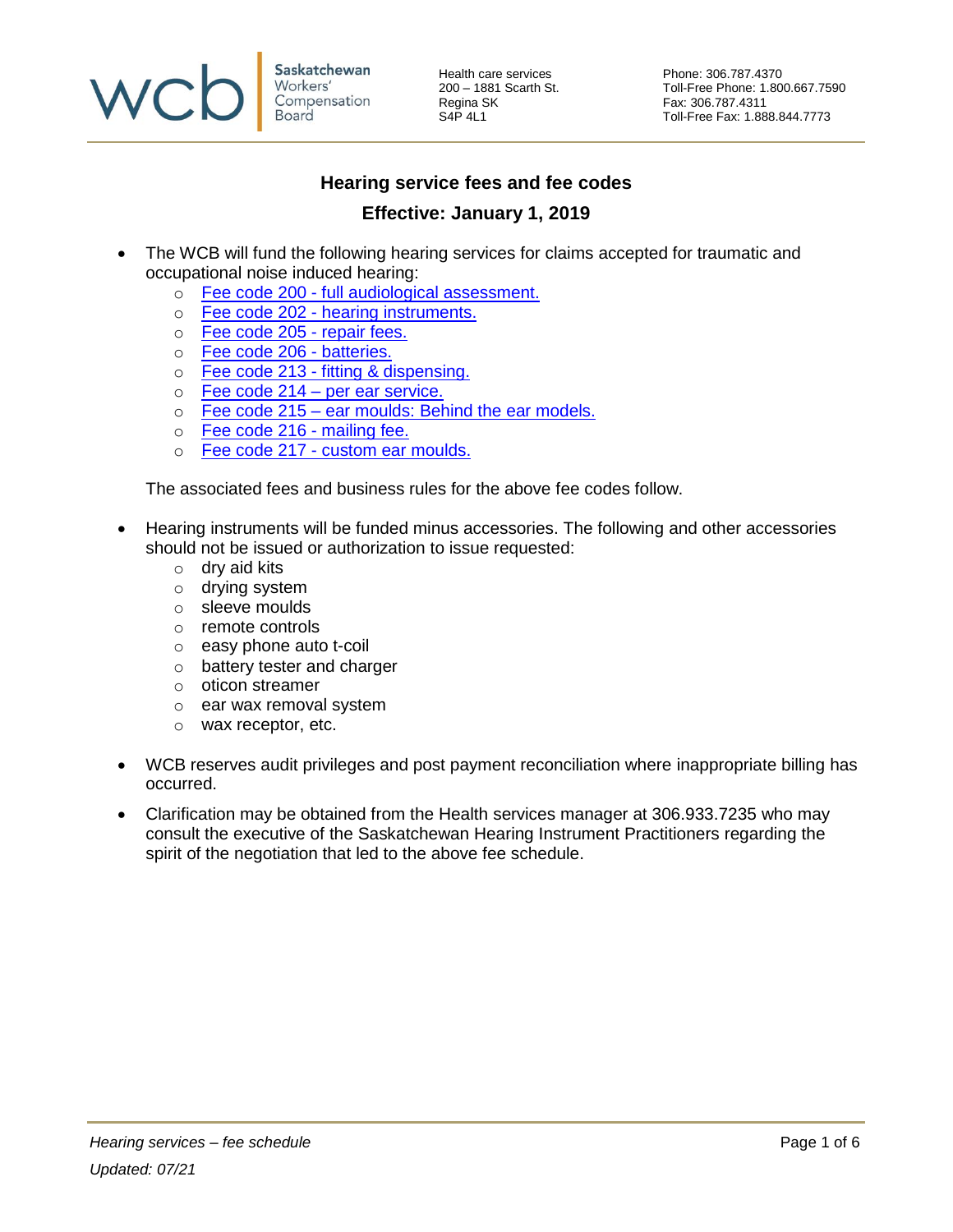

Saskatchewan Workers' Compensation Board

Health care services **Phone: 306.787.4370**<br>
200 - 1881 Scarth St. Toll-Free Phone: 1.80 Regina SK Fax: 306.787.4311<br>S4P 4L1 Fax: 1.88

|                                    |                                        |                 | Effective date |          |          |          |          |  |  |
|------------------------------------|----------------------------------------|-----------------|----------------|----------|----------|----------|----------|--|--|
| Service                            | <u>Fee</u><br>$\overline{\text{code}}$ | June 1,<br>2015 | Jan. 1         |          |          |          |          |  |  |
|                                    |                                        |                 | 2019           | 2020     | 2021     | 2022     | 2023     |  |  |
| Full<br>audiological<br>assessment | 200                                    | \$118.21        | \$120.57       | \$122.94 | \$125.30 | \$127.67 | \$130.03 |  |  |

- <span id="page-1-0"></span>• Business rules:
	- $\circ$  To be conducted by WCB accredited audiologist or hearing instrument practitioner.
	- o Comprehensive evaluation including history of hearing problems.
	- o Otoscopic evaluation.
	- $\circ$  Pure-tone air conduction testing and masking when indicated to include the following frequencies: 250, 500, 1000, 2000, 3000, 4000, 6000 and 8000Hz.
	- $\circ$  Pure-tone bone conduction testing to include the above-noted frequencies and masking when indicated. Please note: The WCB requires all frequencies, including 3000Hz, for determining an injured worker's degree of permanent impairment.
	- $\circ$  Speech audiometry including speech reception threshold testing, determination of uncomfortable levels, most comfortable levels and speech discrimination testing level.
	- $\circ$  Assessment of the function of the middle ear system or impedance audiometry; and
	- $\circ$  Depending on the results of the impedance testing, referral for additional testing as may be required.
- A detailed written report of the audiological test results, including recommendations regarding appropriate amplification, signed and dated by the individual performing the test.
- May be repeated every \*three years\* except where worker experiences a sudden onset of tinnitus or sudden unilateral hearing loss after illness in a worker who has bilateral hearing aids.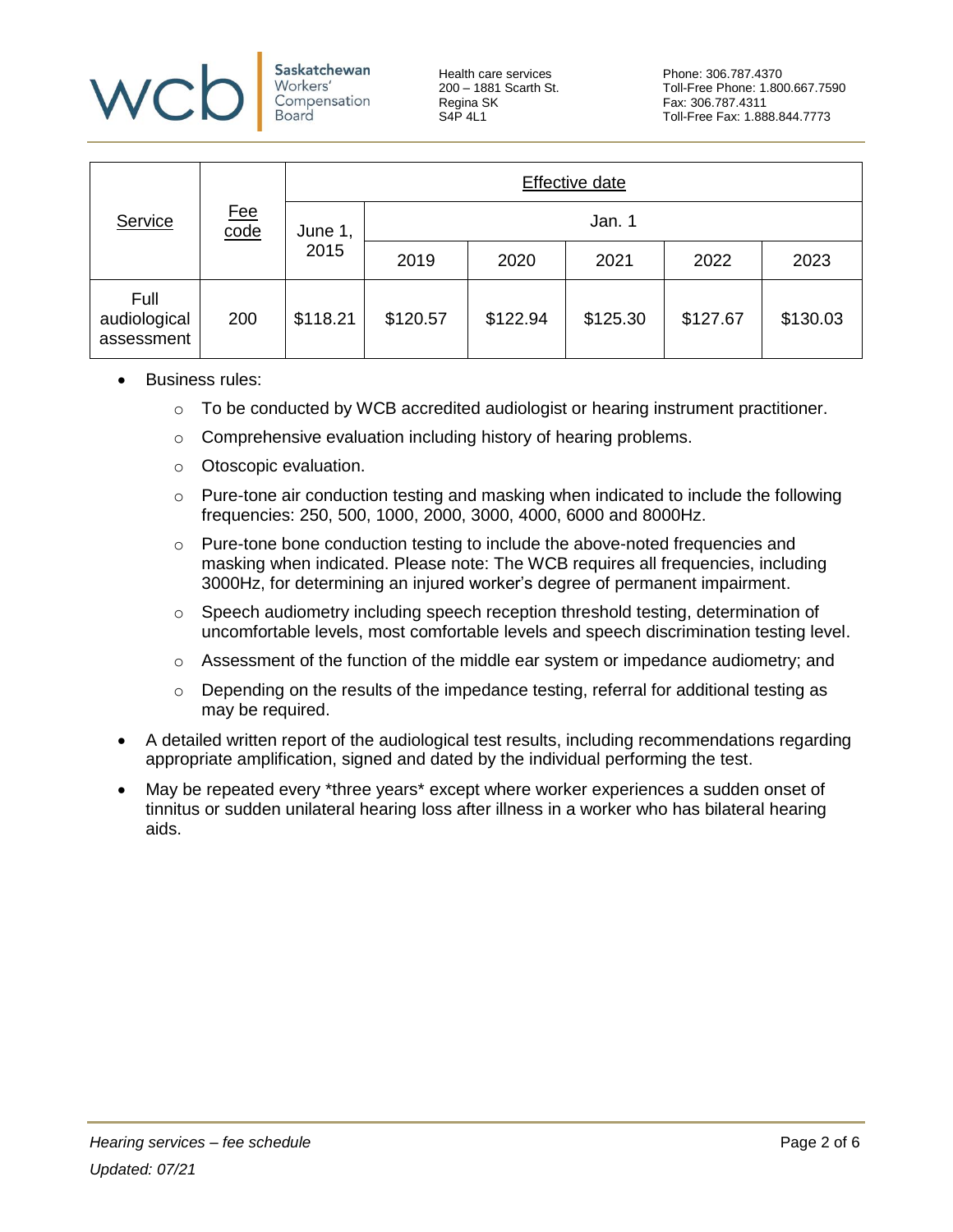

**Saskatchewan** Workers' Compensation Board

Health care services **Phone: 306.787.4370**<br>
200 - 1881 Scarth St. Toll-Free Phone: 1.80 Regina SK Fax: 306.787.4311<br>S4P 4L1 Fax: 1.88

|                       | Fee code | Description                              | Effective date                                              |        |       |       |       |       |  |
|-----------------------|----------|------------------------------------------|-------------------------------------------------------------|--------|-------|-------|-------|-------|--|
| Service               |          |                                          | June 1,<br>2015                                             | Jan. 1 |       |       |       |       |  |
|                       |          |                                          |                                                             | 2019   | 2020  | 2021  | 2022  | 2023  |  |
| Hearing<br>instrument |          | Manufacturer's<br>cost not to<br>exceed: | \$900                                                       | \$918  | \$936 | \$954 | \$972 | \$990 |  |
|                       |          |                                          | Plus 10 per cent handling fee and the actual shipping fees  |        |       |       |       |       |  |
|                       | 202      | Loss and<br>damage not to<br>exceed:     | \$300                                                       | \$306  | \$312 | \$318 | \$324 | \$330 |  |
|                       |          |                                          | Plus 10 per cent handling fees and the actual shipping fees |        |       |       |       |       |  |

- <span id="page-2-0"></span>Business rules:
	- o Fee to include a three-year standardized warranty.
	- $\circ$  Includes the hearing aid but no accessories.\* See list of items not funded.
	- $\circ$  Includes directional microphone except in CIC (Completely in the canal) models.
	- o Manufacturer's invoice to be attached to the WCB invoice stamped "Not for payment."
	- $\circ$  This fee to include aids for those workers still in the work force who require a product suitable for multi-person discussion and noisy background situations.
	- $\circ$  Where the injured worker chooses an upgraded product, the worker will pay the difference between the aid that was recommended and the aid chosen; notwithstanding the ceiling for fee code 202. The worker will not pay additional fitting/follow up or other fees payable by the WCB.
	- o Fee includes where worker has lost a hearing aid, with pre-approval.
	- $\circ$  The WCB will approve replacement aids only where the current aid cannot be adjusted in response to a significant change in hearing, where there are signs of inadequate gain available, improper amplification for hearing loss, improper fit resulting in feedback, where repair is no longer cost effective, with pre-approval.

| Service    | Fee code | <u>Fee</u>                                                                          |
|------------|----------|-------------------------------------------------------------------------------------|
| Repair fee | 205      | Manufacturer's price plus 10 per cent handling fees and<br>the actual shipping fees |

- <span id="page-2-1"></span>• Business rules
	- o Not billable while warranty period in effect.
	- $\circ$  From end of warranty period (end of third year) to end of fourth year post issuance, \$300 may be invoiced to the WCB without pre-authorization.
	- o Pre-authorization is required on any aid greater than four years post issuance date.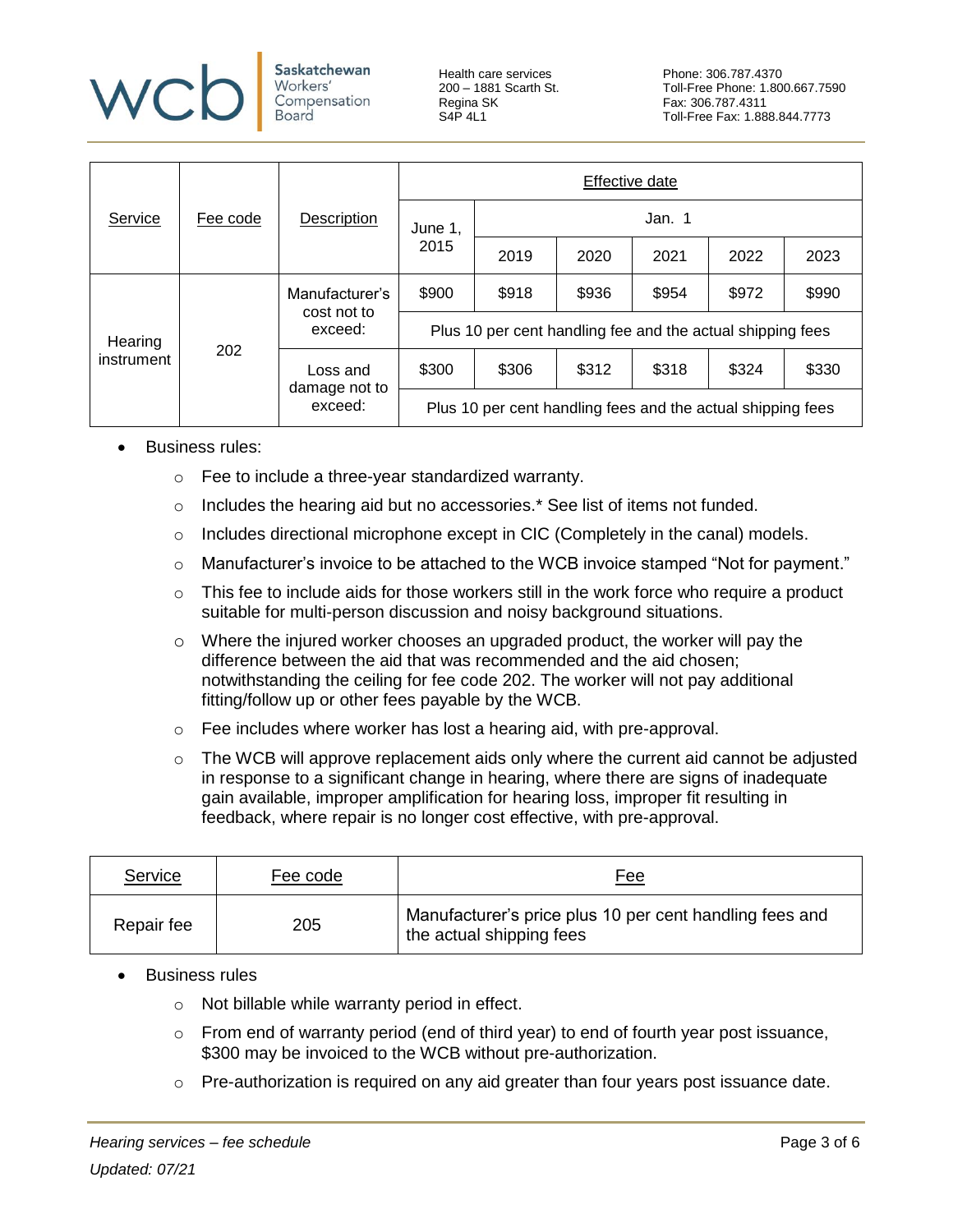

Health care services Phone: 306.787.4370<br>
200 - 1881 Scarth St. Toll-Free Phone: 1.80 Regina SK Fax: 306.787.4311<br>S4P 4L1 Fax: 1.88

- $\circ$  Manufacturer's invoice must be included when billing for a repair fee and stamped "Not for payment."
- $\circ$  Fee payable once per transaction with the manufacturer (not the aid).
- $\circ$  Where a receiver has been replaced, no fee is billable during the warranty period of the replacement receiver.

|                  |                 | Effective date     |                    |                    |                    |                    |                    |  |
|------------------|-----------------|--------------------|--------------------|--------------------|--------------------|--------------------|--------------------|--|
| Service          | <u>Fee code</u> | June 1,<br>2015    | Jan. 1             |                    |                    |                    |                    |  |
|                  |                 |                    | 2019               | 2020               | 2021               | 2022               | 2023               |  |
| <b>Batteries</b> | 206             | \$0.75 per<br>cell | \$0.77 per<br>cell | \$0.78 per<br>cell | \$0.80 per<br>cell | \$0.81 per<br>cell | \$0.83 per<br>cell |  |

- <span id="page-3-0"></span>• Business rules
	- o Batteries are provided to injured workers to last until the next service visit without preauthorization.
	- o Where a worker runs out of batteries, more may be issued without pre-authorization, but
	- $\circ$  No service fee is billable to the WCB.

|                           | Fee code | Effective date  |          |       |          |       |          |  |
|---------------------------|----------|-----------------|----------|-------|----------|-------|----------|--|
| Service                   |          | June 1,<br>2015 | Jan. 1   |       |          |       |          |  |
|                           |          |                 | 2019     | 2020  | 2021     | 2022  | 2023     |  |
| Fitting and<br>dispensing | 213      | \$525           | \$535.50 | \$546 | \$556.50 | \$567 | \$577.50 |  |

- <span id="page-3-1"></span>• Business rules
	- o Selection of appropriate hearing aid device.
	- o Ear mould impression.
	- o Programming of the hearing aid device.
	- o Real Ear Measurements (REM) for fitting verification.
	- o Verification of audibility, comfort and tolerance.
	- o Speech mapping if available.
	- o Quality control checks (electroacoustic checks).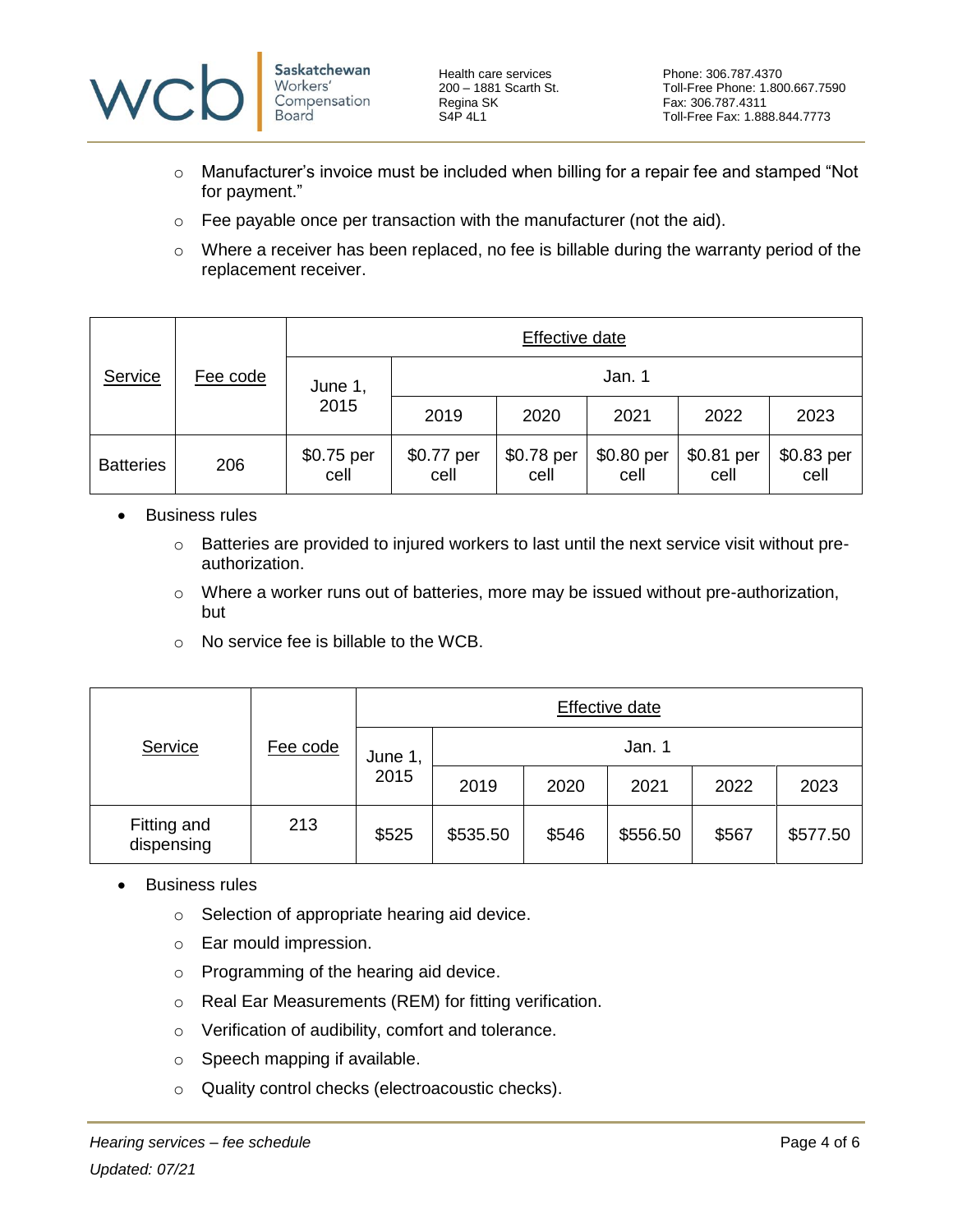

Health care services **Phone: 306.787.4370**<br>
200 - 1881 Scarth St. Toll-Free Phone: 1.80

- $\circ$  Appropriate training and counselling regarding usage of hearing aid device.
- $\circ$  Counselling injured worker regarding the realistic expectation of the benefits during and after adjustment period.
- $\circ$  Follow up with the injured worker within the hearing aid manufacturer's noted trial period (follow up visit to include adjustments, counselling, repair and re-programing if necessary).
- $\circ$  \*Includes the allotted two service visits within the first year after new aid is issued including labour on repair, cleaning, re-tubing, vacuuming, readjustments and verification.
- o Provide all product manuals and warranty information.
- $\circ$  Any warranty work required without additional handling/shipping fees.

| Service            | Fee code | Effective date  |         |         |         |         |      |  |
|--------------------|----------|-----------------|---------|---------|---------|---------|------|--|
|                    |          | June 1,<br>2015 | Jan. 1  |         |         |         |      |  |
|                    |          |                 | 2019    | 2020    | 2021    | 2022    | 2023 |  |
| Per ear<br>service | 214      | \$30            | \$30.60 | \$31.20 | \$31.80 | \$32.40 | \$33 |  |

o The WCB does not fund extended warranty.

- <span id="page-4-0"></span>• Business rules
	- $\circ$  Includes minor in-house repairs, performance checks, reprogramming, cleaning, vacuuming, re-tubing, and adjustments.
	- $\circ$  Fee includes all incidental parts and projects required for regular maintenance of aids including domes, tubes, microphone covers, wind covers, wax guards, filters, microphones and component parts.
	- o For all other parts, see repair fee (fee code 205).
	- $\circ$  Worker will be provided a six-month supply of batteries to last until next service visit, billable to the WCB without pre-authorization.
	- $\circ$  Limit of two visits per year without the WCB's pre-authorization.
	- $\circ$  Service fees are billable only after the one-year anniversary of the fitting/dispensing date as the first-year service fees are included in the fitting/dispensing fee.
	- $\circ$  Applicable only if service provided by or supervised by an audiologist or hearing instrument practitioner.
	- $\circ$  Includes labour for all warranty items during warranty period.